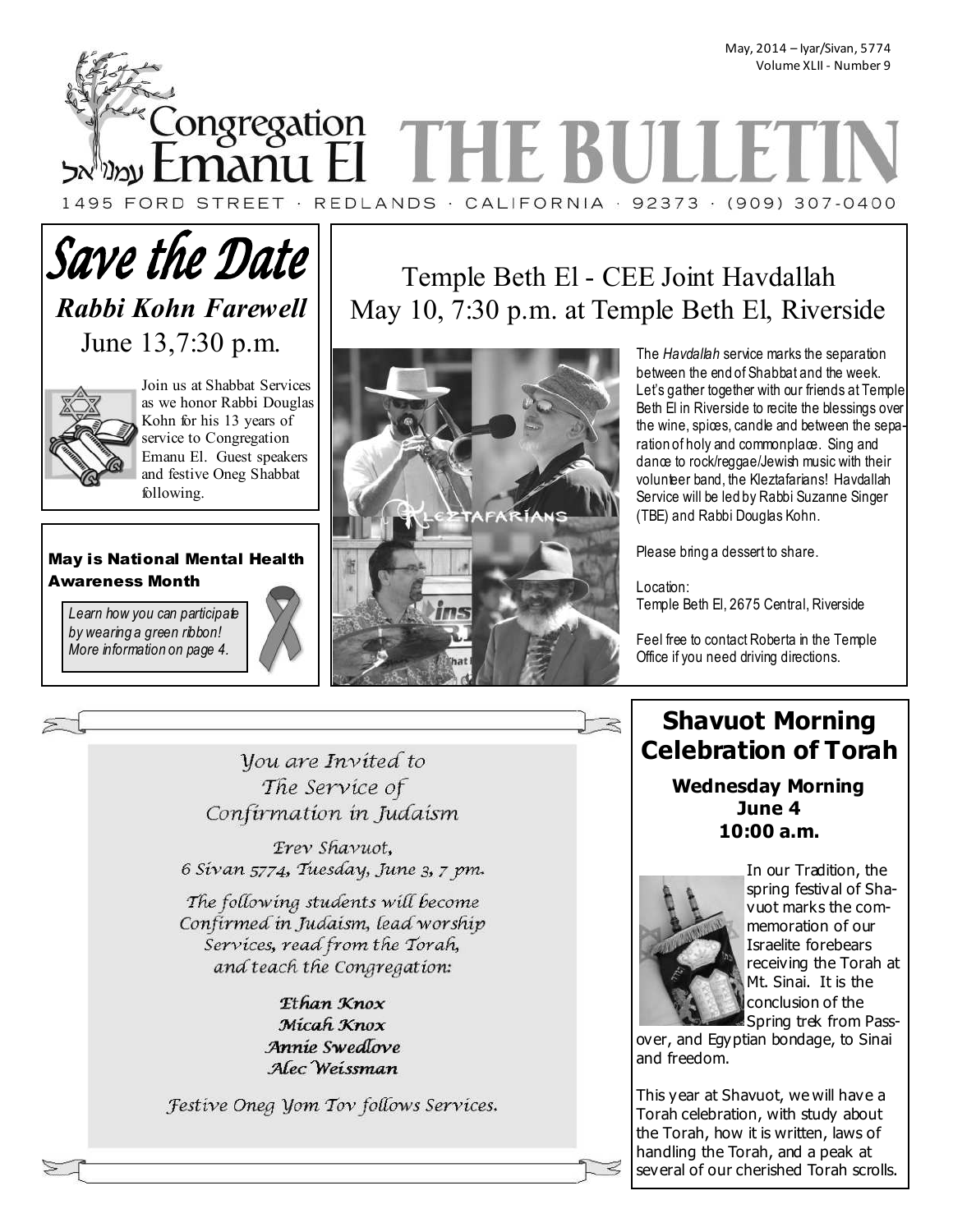## **EREV SHABBAT SERVICES**

#### **May 2, 2014, 7:30 p.m.**

Erev Shabbat Services led by Cantor Jennifer Bern-Vogel and Rabbi Douglas Kohn. Volunteer Choir participates in Services. Oneg Shabbat following Services sponsored by Leslie and Dr. William Soltz.

### **May 9, 2014, 6:30 p.m.**

Erev Shabbat Services led by Cantor Jennifer Bern-Vogel and Rabbi Douglas Kohn. In Our Own Words Speaker Jeff Spears will speak on Mental Health Month. Snack & Shmooze preceding service sponsored by Lisa Wise-Wolk & Kerry Wolk in honor all of our Jewish mothers and by Ethel McAfee in honor of the yarhzeit of her father, Abraham Glogas.

## **May 16, 2014, 6:30 p.m.**

Erev Shabbat Services led by Rabbi Douglas Kohn. Snack & Shmooze precedes services sponsored by Cathy & Cliff Hiller in honor of Cathy's birthday.

#### **May 23, 6:45 p.m.**

Erev Shabbat Family Services/Shabbat Hamoreh led by Rabbi Douglas Kohn and students from the School for Jewish Living. Catered Shabbat Dinner precedes the Shabbat Service, see page 4 of this Bulletin.

### **May 30, 6:30 p.m.**

Erev Shabbat Services led by Rabbi Douglas Kohn. Snack & Shmooze precedes services.



## **SHABBAT MORNING SERVICES**

**May 3, 10:00 a.m.** Shabbat Services led by Rabbi Douglas Kohn. Shabbat Emor, Leviticus 21:1-24:23; Haftarah: Ezekiel 44:15-31. Kiddush following Shabbat Service.

#### **May 10, 2014, 10:00 a.m.**

Torah Study Only - NO Shabbat Services - led by Rabbi Douglas Kohn. Shabbat Behar, Leviticus 25:1-26:2; Haftarah: Jeremiah 32:6- 27. Kiddush following Torah Study.

#### **May 17, 2014, 10:00 a.m.**

Shabbat Services led by Rabbi Douglas Kohn. Shabbat Behukotai, Leviticus 26:3-27:34; Haftarah: Jeremiah 16:19-17:14. Kiddush following Shabbat Service.

#### **May 24, 2014, 10:00 a.m.**

Torah Study Only - NO Shabbat Services - led by Rabbi Douglas Kohn. Shabbat Bamidbar, Numbers 1:1-4:20; Haftarah: Hosea 2:1- 22. Kiddush following Torah Study.

### **May 31, 2014, 10:00 a.m.**

Shabbat Services led by Rabbi Douglas Kohn. Shabbat Naso, Numbers 4:21-7:89; Haftarah: Judges 13:2-25. Kiddush following Shabbat Service.

> **"Snack & Shmooze" 6:00 p.m. prior to 6:30 p.m. Erev Shabbat Services. Shabbat Morning Services and Shabbat Torah Study Saturday mornings at 10:00 a.m.**

## YAHRZEITS

The Yahrzeits of the following whose names are inscribed on the Wall of Perpetual Memorial will be observed in May:

## **May 2-3, 2014**

Kerry Magid William Lubelsky Abe Burstin Sol Kantor Bess Rubinstein Henry Gainsboro Reatha Burnett Elka Ellison Morris Levy Hilda Kitay Reba Bell Doris Erlanger Hyman Lapides Emanuel Levine Leah Jarcho Sydney Snyder Florence Kavovit Jack Skadron Ben Miller Fanny Gerstein Bella Safford Samuel Black Baila Gordon

#### **May 9-10, 2014** Leah Harris

William Klayman Abraham Feldstein Helen Katz Annette Schwartz Meyer Horwitz Lewis Rothstein Nathann Wechsler Louis Shvemar Lester Silberstein Mendel David Sara Roskin Frances Dryer Edward Unickel

#### **May 16-17, 2014**

William Russler Ethel Finkelstein Anna Gale Louise Shimoff Sam Wallenstein Howard Doros Carrie Newberger Helen Mertens Isaac Klein Jesse Feldheym Lewis Greenky Harold Schnitzer I. Eileen Leinen Gertrude Orland Charlotte Berman Ernst Feblowicz

#### **May 23-24, 2014**

Eva Krozner Frank Coleman Isabelle Klein Sandra Lubell Isadore Goldberg Rose Weinstein Alice Mamet Emma Fox David Patrovsky Bertha Gold Jeni Stein Esther Hanover Sharon Spears

Barney Pollack Nathan Jacobs Robert Medvedeff Lena Axelrod Fanny Sperber Ruth Press Rebecca Press Robert Rhein Krana Brill Bob Kipper Julius Mishook Kevin Brill Cecile Lerner Eugene Goodman Gertrude Seffers Joseph Goodz Harry Press

#### **May 30-31, 2014**

Maxim Magid Gertrude Simon Moses Gottlieb Rubin Keyser Joseph Jarsky

Bunea Kipper Leona Wing Esther Kizner Florence Berzosky Louis Wagner Lena Krauss Harry Stept Sam Weinberg William Ceizler Sophie Grossman Freda Fredason Barbara Kassel David Malacoff Bernard Minas Nina Eden Rosella Gold

Note: Should you have a loved one whose name you also would like to have read from the bema, please call the Temple Office.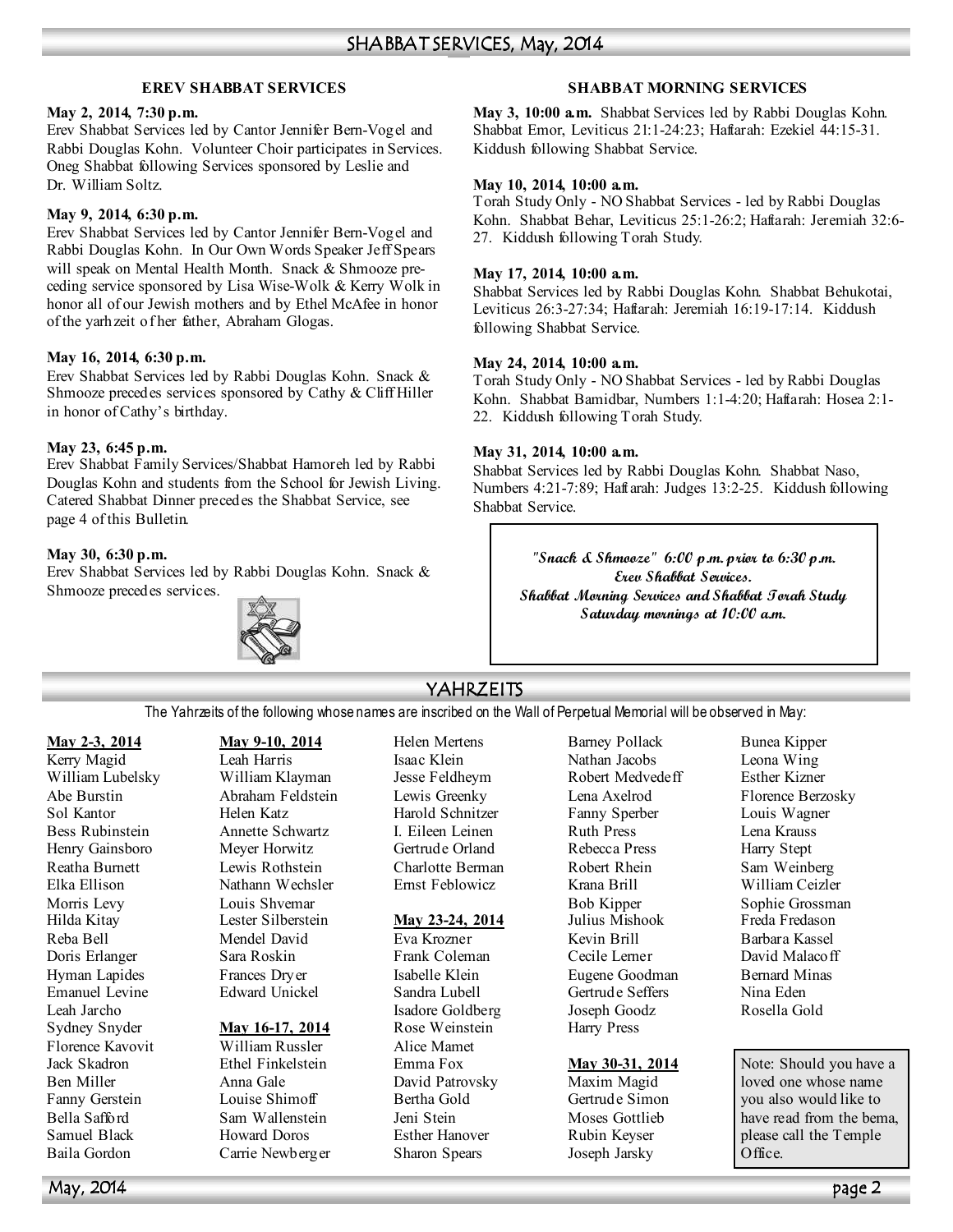## FROM OUR LEADERS



## Dear Friends,

During the course of a week, a month, or a year, or more, we may become weary with the work of life. To be well, or to live a life of meaning, we benefit from opportunities to step back from that work of life, to take, as a friend who works in a church calls it, "the balcony view," away from and above the crowded

main floor, and the hecticness of life.

Jewish tradition provides us times to recharge ourselves, when we may get that balcony view. Weekly, we have Shabbat; annually, the fall Holy Days and the spring festivals. Those moments renew us as a people, and within that peoplehood, we are renewed as a community, as well.

And, as individuals, the calendar offers us weekly and annual refreshers, too. Yet, sometimes it is vital and necessary to climb those additional steps up to the balcony, to sit in the quiet of the rarified air of stillness, and to gain the wider, open perspective.

For me, such was the privilege of the recent eight weeks of sabbatical, so generously accorded me by our Temple leaders. I did some writing (on my third book), much reading (of several books), some travel, visited different synagogues (in five different states) and enjoyed many meaning ful and compelling conversations. It was the balcony view, par excellence.

I thank you for your support, and I hope that we all may benefit from the opportunities of sacred refreshment, of that balcony view.

*Rabbi Douglas Kohn Rabbi Douglas Kohn* 



Dear Friends:

Welcome back Rabbi Kohn! I truly hope that you had a relaxing and fulfilling sabbatical. In case you thought that we'd be slacking off during March and April, I wanted to let you know that we kept fairly busy here in your absence with Purim, Mitzvah Day, the Wall of Perpetual

Memorial Dedication, Passover Seders/Services, Marriage Reconsecration Ceremony, Yom Hashoa, Sisterhood Talent Show and all of the regular Shabbat observances, School for Jewish Living classes and Sisterhood events. (Need I go on…..Congregation Emanu El is a *really* busy place). And so, it is only fair to thank Rabbi Kohn for thoughtful planning which allowed us to carry on a " normal" schedule. Also, many thanks to Rabbi Emeritus Hillel Cohn, Cantor Bern-Vogel, Greg Minton and Paul & Chel Zipperstein for being flexible and available so that we could continue to bring quality programs and services to our members.

Please do me a favor and offer your personal thanks to Sisterhood for arranging not just one, but TWO beautiful Seders to make Passover so special for members of our Congregation. This is such a very important function of our synagogue as there are some members who just aren't able to put together a Seder on their own.

*Roberta Darrow,* Temple Administrator

## *TERUAH!*



I want to thank and offer kudos to all our School for

Jewish Living students who participated in this year's Cantor's Concert as well as family worship services throughout the year, with the help of our music instructors, Charlie Kramer and Michele Zipperstein. The students have such limited time to come together to study our Jewish traditions, learn Hebrew, engage in artistic expressions of our heritage, let alone practice music – I am grateful to everyone who supports and encourages our students in these endeavors.

I also want to put out an early TERUAH ! call to post-b'nai mitzvah students (of all ages!) who would like to participate in chanting Torah during the High Holy Days. As I did last year, I am happy to make recordings and arrange a couple of summer rehearsals prior to the holidays. Please let me know if you are interested. Even if you haven't chanted Torah since your bar mitzvah 50 years ago – participating in services can give even greater depth of meaning to your holiday experience.

# *Cantor Jennifer Bern- Cantor Jennifer Bern-Vogel*

## *From our Temple President*

As we approach the end of the Temple's fiscal year (June 30) it brings to mind several things I would like to share with you.



On May 29 we will conduct the Annual Meeting of our Congregation. The Board of Directors will host a

Barbecue dinner prior to the meeting starting at 6 p.m. The formal agenda begins at 7 p.m. and will provide you with a review of our operation and finances as well as reports from clergy and temple lay leaders. You will also have an opportunity to vote for the slate of new directors and board members. Please plan to join us for this important meeting.

The end of the fiscal year also reminds us to complete our dues commitment to assure that we are "members in good standing." If you have not already paid your yearly dues, or are not on a monthly/quarterly deduction plan, please look at your statement and plan to complete your dues commitment before June 30. Dues letters for 2014-15 will arrive sometime in June.

Finally, this is also the time of year that we finalize our budget and temple calendar for the new fiscal year. The budget task force will complete its work the end of May and we will have reviewed the temple calendar for next year by the end of April. Once these items are finalized they will be available for our congregants to view.

*Paul Zipperstein,* Temple President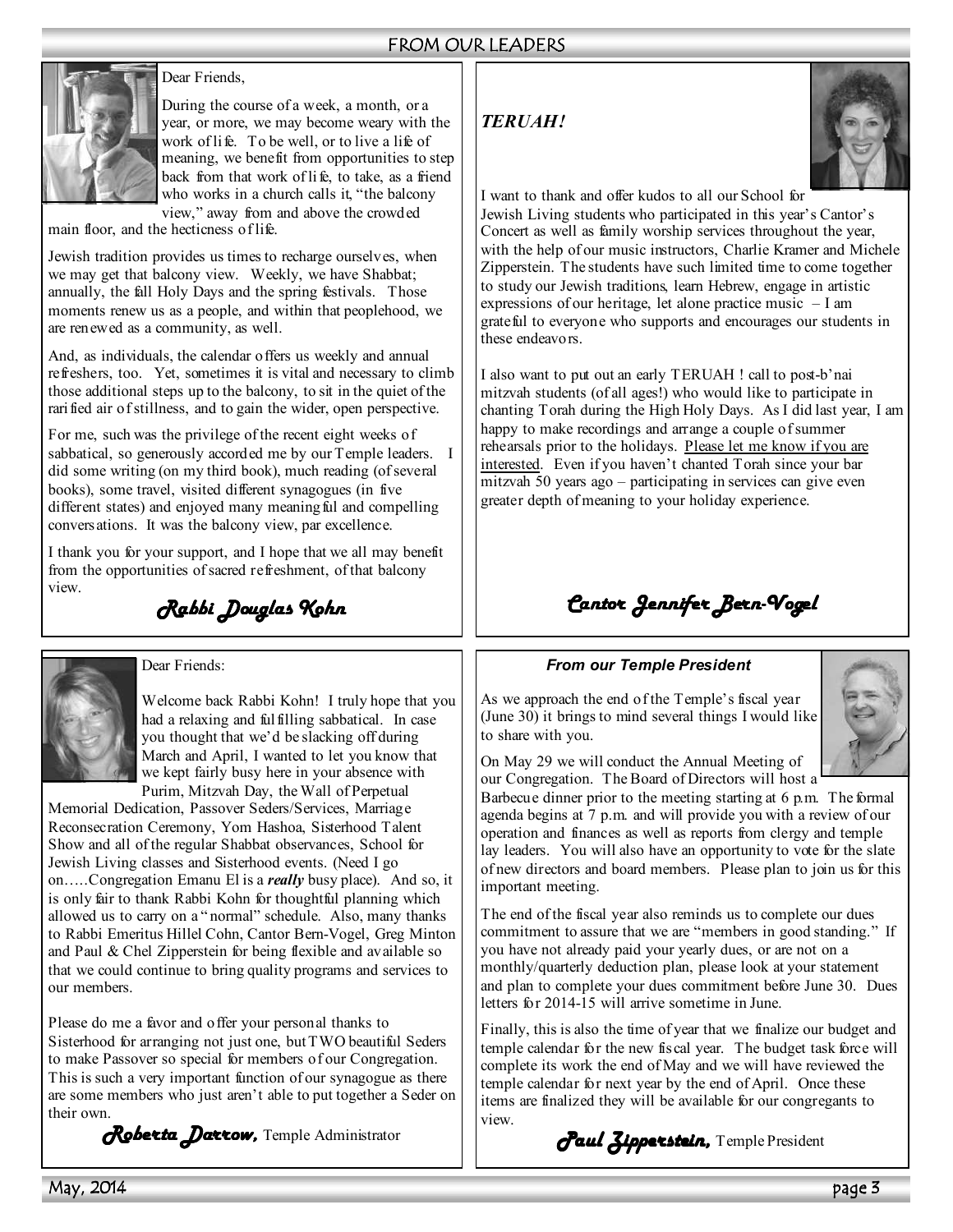**Family Service Shabbat HaMoreh** May 23, Friday Israeli Dinner at 6:00 pm Service at 6:45 pm

## Sponsored by Hillel. University of Redlands

Service conducted by School for Jewish Living students with stories of experiences in Israel shared by Hillel members,

Honoring:

**School For Jewish Living Faculty** and Greg Minton for serving as our **School For Jewish Living** 

Administrator this past year and wish him well as he moves on.

Dinner \$5/person Maximum \$20/family **RSVP to Temple Office** 

> *Mazal Tov! The Congregation extends a Mazal Tov to …*

**Jessica & James Aceves Pam & Andy Campbell Gerry Schwartz**  upon the marriage of Jessica and James

**Marilyn & Dr. Lawrence Raphael**  on the birth of their grandson, Colin Gabriel Katzenberg, to parents Renee & Eric Katzenberg

**Rabbi Emeritus Hillel Cohn**  upon being inducted into the Hall of Fame of the College of Social and Behavioral Sciences at California State University, San Bernardino



## **MENTAL HEALTH AWARENESS IN ACTION**

# *What's With the Green Ribbon?*



May is full of flower colors, but Mental Health In Action asks you also to put on the green. May is Mental Health Awareness Month, and around our country people will pin green

ribbons on their lapels, their spring dresses and tee-shirts, maybe even in their hair.

Green ribbons are an invitation this month to talk about mental illness, to ask questions, to air our fears and lack of knowledge, and together to learn about this type of illness that effects so many of us, our family members, our neighbors and friends.

You can start by joining members of Mental Health Awareness In Action and Jeff Spears at Shabbat services, Friday evening, May  $9<sup>h</sup>$  when Jeff will talk to us about Judaism and mental illness. Wear something bright green and we'll give you a ribbon to pin on too!

*If you can help or would like to learn more, join us at our next meeting on May 22, 2014 at 7 PM at the temple.* 

~ Nancy Sidhu



Don't miss the Temple's Annual Meeting & BBQ, at which reports, budget and more will be presented.







Temple Board of Directors Meeting

## **May 29, 7:00 p.m.**

All Temple members are invited to attend and participate in the discussions regarding managing our Temple.



# **Discussion Group Schedule**



**Banning Sun Lakes Discussion Group**  May 20, 7:30 p.m.

# **T.Y.G.E.R.**



(Temple Youth Group of Emanu El, Redlands) By Jessica Aceves

For the month of May, TYGER will be heading out to Los Angeles to participate in the annual NFTY Spring Kallah! From Friday, May 16th

through Sunday, May 18th we will be meeting and mingling with youth groups from all over Southern California! The weekend retreat will be held at the Stephen S. Wise Temple. I hope all TYGER members can make it as I know it will be a great memory making experience!

Also on the radar, TYGER is planning a super fun end of the year extravaganza! Stay tuned for more information!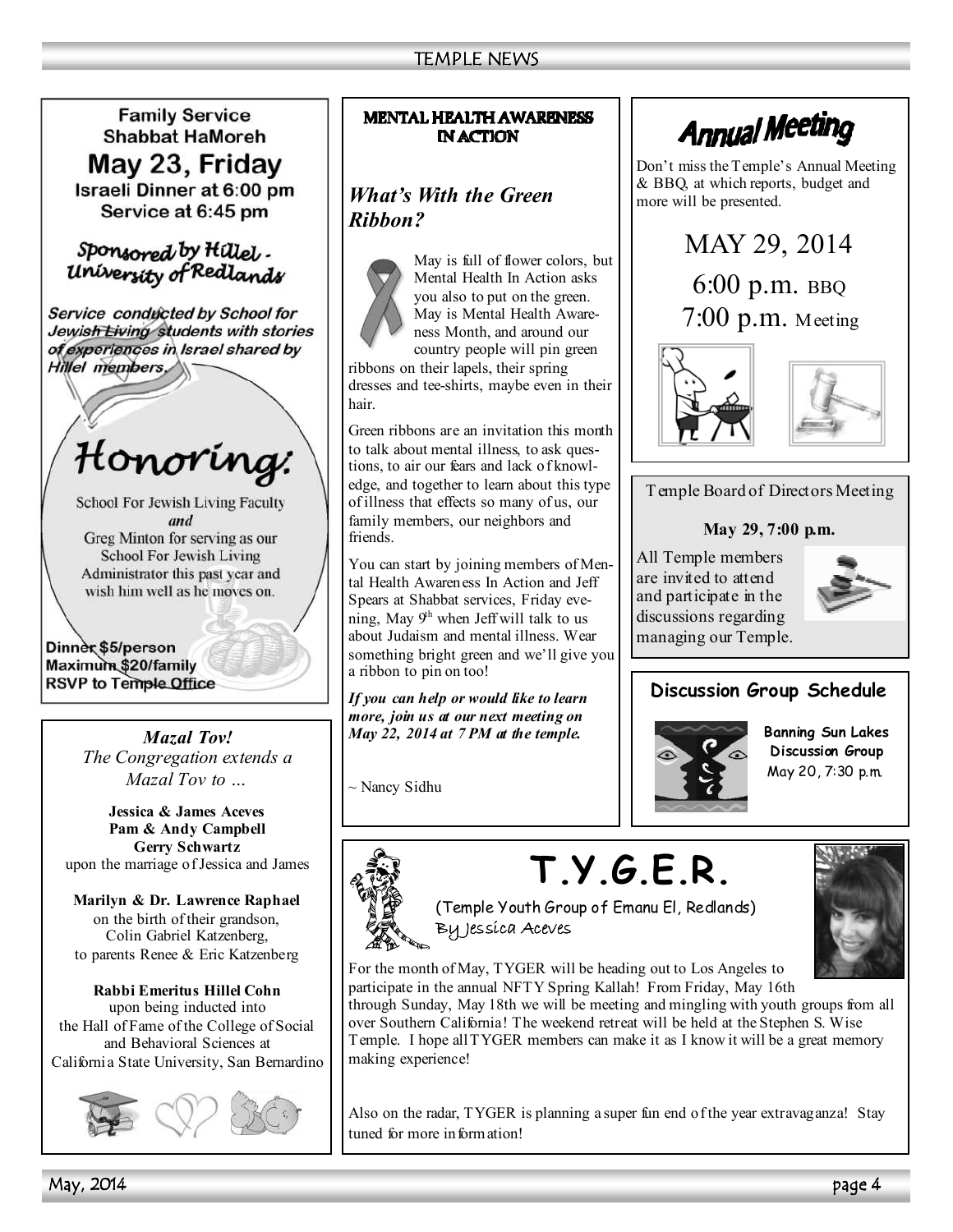# **School News**



It is hard to believe, but we only have a handful of school sessions left before the end of the school year. It is a bittersweet feeling –

looking forward to summer vacation while taking into account all the things we have accomplished.

Certainly, this was the case in April. The Family Shabbat Service that took place on Friday, April 11, was one of our best ever. Our song leader, Charlie Kramer, did an excellent job of conducting the service and leading the SJL students who also gave presentations on the importance of doing mitzvahs in everyday life which were very meaning ful in scope. On Sunday, April 13, the school, in conjunction with Sisterhood, conducted its Model Seder. Finally, our Yom Hashoah service which took place on the afternoon of Sunday, April 27, with Cantor Jennifer Bern-Vogel leading the proceedings was quite profound. Our SJL students contributed poetry, pictures, and reflections about honoring people's memories which were very insightful and made an impression on all the congregants who attended the service.

your attendance there! We still have some things to celebrate this month before we conclude school business. Our next Family Shabbat Service will be taking place on Friday, May 23. The Hillel youth group at the University of Redlands will be hosting the event with Charlie Kramer leading services. We will also be honoring all of the teachers for all their hard work and efforts that evening in observance of Shabbat Hamoreh. This will be our last Family Shabbat Service of the year and probably one of our most special ones, so we are looking forward to

All Temple members are invited to *Greg Minton Greg Minton* 

 $\ddot{\phantom{a}}$  $(909)$  307-0400 ext. 105  $\epsilon$  gmintonsjl@emanuelsb.org SJL Administrator

**MAAAAAAAAAAAAAAD** 

# **HOME OF ETERNITY CEMETERY OPEN ON MEMORIAL DAY MONDAY, MAY 26**



Flags will be placed on graves of veterans at the Home of Eternity Cemetery for Memorial Day which will be open all day on Monday, May 26. If you have further questions about

the cemetery, please contact Rabbi Hillel Cohn or the Temple Office.

## **Introduction to Judaism Resumes!**

**May 7, Wednesday at 7:15 p.m.** 

Taught by Rabbi Douglas Kohn





## *Transportation by chartered bus to/from St. Bernardine Hospital, San Bernardino as part of "Happenings for Health Care," a series of "Fun" raisers to benefit the St. Bernardine Medical Center Foundation.*

*● A visit to the Home of Peace Cemetery, the burial place of numerous pioneers of the motion picture industry.* 

*● A tour of the newly renovated Wilshire Boulevard Temple with its magnificent sanctuary adorned with the murals of Hugo Ballin.* 

*● Lunch at The Milky Way, the renowned dairy restaurant owned by Steven Spielberg's mother.* 

*● A guided tour of the Los Angeles Museum of the Holocaust which commemorates those who perished and those who survived by housing the precious artifacts that miraculously weathered the Holocaust.* 

To make a reservation call the St. Bernardine Medical Center Foundation at (909) 881-4516.

Hold Your Event at the Temple

We invite you to book your special event at Congregation Emanu El's brand new, luxurious building which includes sweeping views of the San Bernardino Mountains from almost every space. Contact the Temple Office for more information.

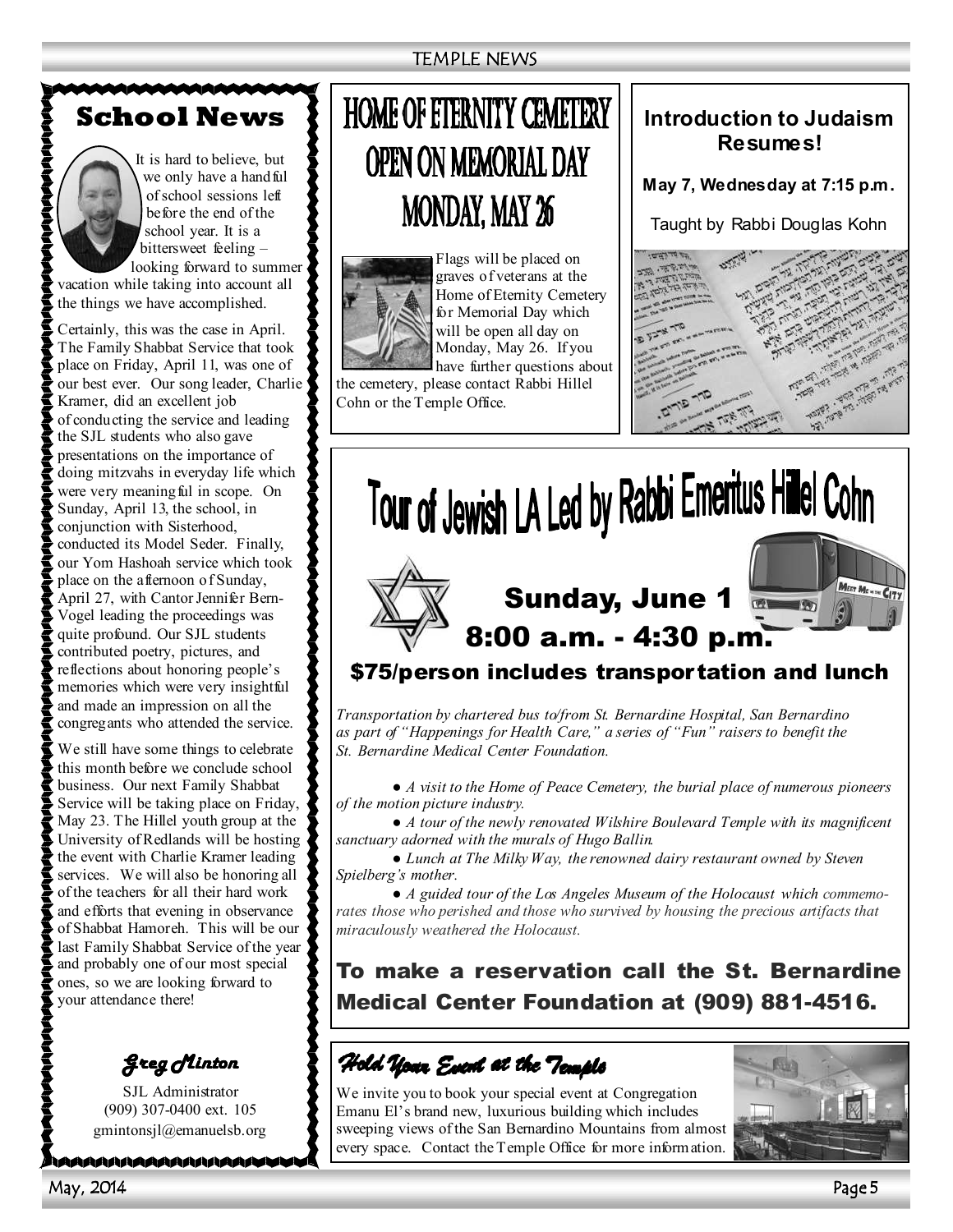## SISTERHOOD and more ...

# *The Wonderful World of Sisterhood!*



What a whirlwind April was! Passover is behind us and spring is here so we look forward to summer, school vacations and family time. I would like to thank the ladies of Sisterhood who arranged a wonderful Community Seder, the Women's Seder and the fabulous Talent Show. Looking ahead, we are excited to celebrate all of our Sisters at a special Sisterhood Havdallah on May 31<sup>st</sup>.

YEARS STRONG Inspired by the pas<br>Committed to the fut

In the past, Sisterhood recorded all of the service hours which a volunteer logged throughout the year. This has become an increasingly difficult and cumbersome task. To reward ourselves, we held the Annual Donor Luncheon to pay tribute to those individuals for all the hard work and talent which they gave to our community. Sisterhood decided that the Donor Program and Donor Luncheon no longer served its intended purpose and we will do away with the Donor Program as have so many other Sisterhoods. In lieu of our Annual Donor Luncheon, we will celebrate our accomplishments through spirituality, friendship and wonderful food and drink at a Sisterhood member's home. All Sisters are invited and invitations will come shortly. The members of Sisterhood are so proud of our accomplishments, and how we support our beloved temple. WOMEN OF<br>REFORM IUDAISM

One more note, as we look to the next calendar year I would implore upon you to look at your calendars and find a date that you may host an Oneg/Snack and Schmooze. This is a wonderful way to honor a loved one, celebrate an anniversary, birthday or yahrzeit. Please contact Phyllis Sweet to sign up for this honor. It is easy, and a beautifully festive addition to our services. Of course, it also builds community as well and you know how I love to foster relationships in our community!



# Ladjes Book Clab

Wednesday, May 21 7:00 p.m. at the home of Ellen Weiss

Join Sisterhood ladies and other women from throughout our community.

Author, Maggie Anton, will participate via Skype to facilitate discussion of her book, *Rav Hisda's Daughte r*.





Perform a REAL mitzvah and help your Congregation by hosting an Oneg or Snack & Shmooze. Contact Phyllis Sweet for more information.

Women's Havdallah

Dear Sisters,

Please join us for a Sisterhood Havdallah. We are celebrating at this time what we have accomplished this year and are saying goodbye to an age old tradition, the Donor System, while making way for new ones!

Again, please mark your calendars for 6 p.m. on Saturday May 31st, for food, drink and ceremony. Keep your eyes peeled for the e-vite, place....TBD.



Honoring the women

May, 2014 page 6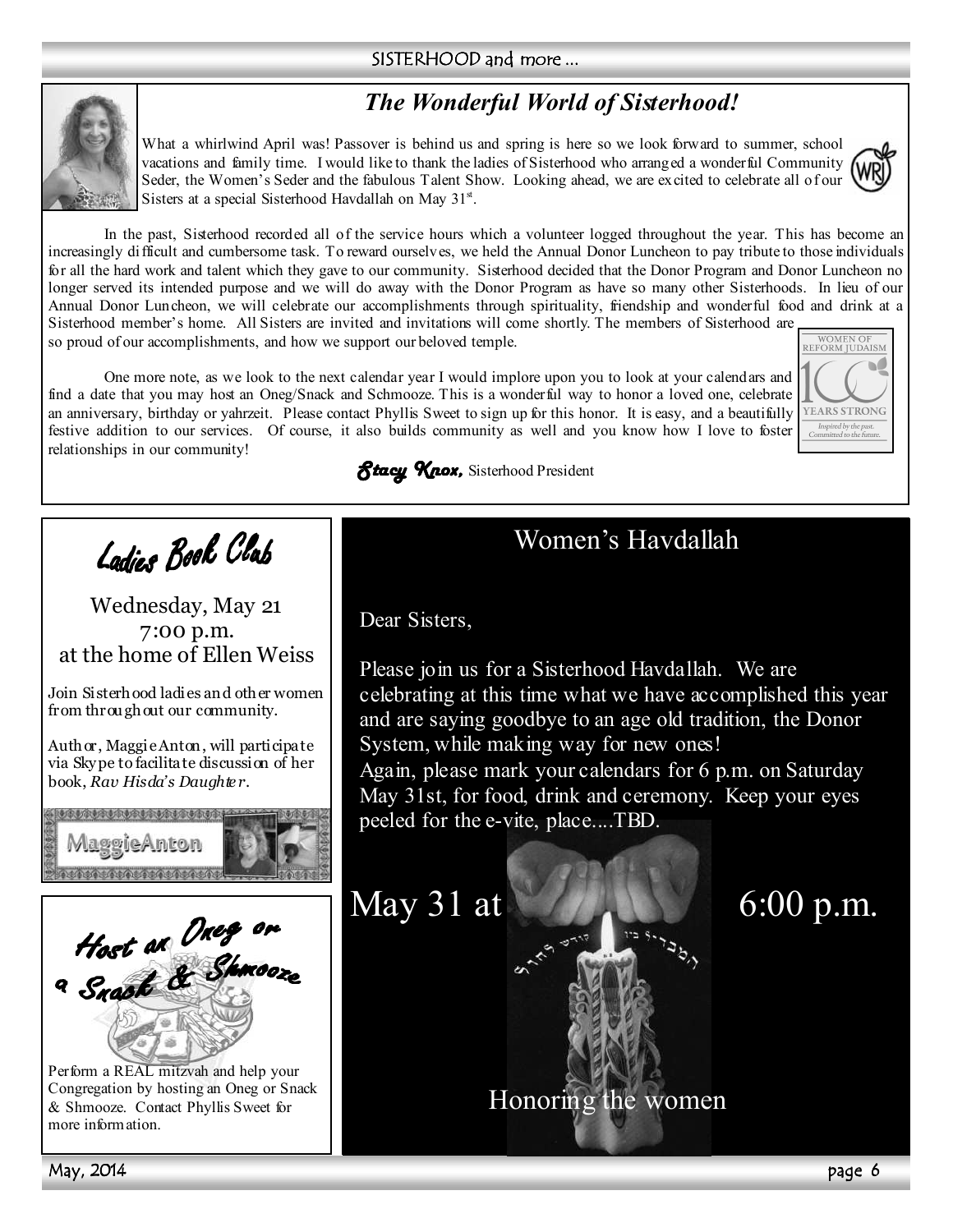## **HOME OF ETERITY CEMETERY FUND**

Necessary Tree Maintenance by the Swedlove Family Security Lighting System by Shoshana and Bill Simon *In observance of the Yahrzeits of…*  **Percy Snyder** by Gloria and Max Chodak **Doris Moss** by Sonia H. Moss **Hilda Kitay** by Shelley and Barry Silver *In memory of…* 

**Ida Brill** by Shelley and Barry Silver *In honor of…* 

**40th Wedding Anniversary of Barbara and Fred Berlack** by Helene and Mark Jacobson

## **TEMPLE FUND**

*In observance of the Yahrzeits of…*  **Herman Miller** by Judy and Morry Miller **Spc. Daniel Freeman, 173rd Airborne** by Vickie and Steven Becker **Mozelle Mitchell** by Carl Mitchell **Jeanette Amdursky** by Harriet Briant **Richard Trainor** by Kathleen and Daniel Trainor

**Ely Bender** by Diane and Dr. Donald Feldman

**Stella Kelber** by Judy and Morry Miller **Louis Stahlberg** by Rhoda Stahlberg **Kitty Stahlberg** by Rhoda Stahlberg **Harry Teitelbaum** by Leah and Avigdor Etzioni

**Leah Rosen** by Zeeda and Roy Nierman **George Peters** by Shauna Van Horn **Reba Isenberg** by Raymond Fox **Philip Abrams** by Richard Abrams **Arthur Robinson** by Drs. Lia and Mark

Robinson

**Ruth Schwartz** by Linda and Gary Schwartz

**Leah Donenfeld** by Christy and Jay Donen feld

**Abe Burstin** by Bertha Fox **Fay Tuchband** by Meredith Adams and

Vicki Romero

*In memory of…* 

**Dr. Abram Hodes** by Ann and Asher Sheppard

**Kenneth Irom** by Ann and Asher Sheppard **Manny Berz** by Marylou and Norman

Hanover

*For the recovery of…* 

**Donna Spears** by Sheri Maltzman *In honor of…* 

**Birth of Dylan Andrew Kress** by Ann and Asher Sheppard

**Birth of Colin Gabriel Katzenberg** by Gloria Cutler, Ann and Asher Sheppard **Marriage of Jessica Campbell and James Aceves** by Francine Wixen

## **SISTERHOOD PULPIT FLOWER FUND**

*In observance of the Yahrzeits of…* **Ely Bender** by Diane and Dr. Donald Feldman **Harold Cohen** by Sunny Rabenstock

**Sam Rabenstock** by Sunny Rabenstock **Reba Isenberg** by Raymond Fox **Sol Kantor** by Claudette Guy **Reatha Burnett** by Roberta and John Darrow

## **CAPITAL CAMPAIGN FUND**

*For the recovery of…*  **Marty Handleman** by Joyce and Barry Eskin **Donna Spears** by Jeanne and Jeffrey Raynes *In honor of….*  **90th Birthday of Elayne Raynes** by Jeanne and Jeffrey Raynes **Birth of Dylan Andrew Kress** by Jeanne and Jeffrey Raynes *In appreciation of…*  **Leadership of President Paul** 

**Zipperstein** by Jeanne and Jeffrey Raynes

#### **CANTOR'S DISCRETIONARY FUND** *In memory of…*

**Ernst A Feblowicz** by Margene DeVeaux

## **BERNICE BERENBAUM KITCHEN FUD**

*In memory of…*  **Allen Howard Schwartz** by Tobi Schwartz

## **SCHOOL FOR JEWISH LIVING FUD**

*In honor of ….*  **Marriage of Jessica Campbell and James Aceves** by Geraldine Schwartz *For the recovery of…*  **Rita Serlin** by Geraldine Schwartz



## **Donations to the Congregation are Welcome Any Time**

Honoring or remembering someone at the time of a life cycle event or Simcha is a long standing Jewish tradition.

The temple office staff promptly sends an acknowledgement card to the recipient of your donation.

To make a donation, download the Donation Form found on the temple website and send it with your check to the temple office. If you don't have a form, send us a note which includes your name and the person or persons whom you are remembering or honoring as well as the fund you wish to have credited with your donation. You can also make donations by emailing or telephoning the temple office, or by filling out a form in person at the temple office. We'll be happy to assist you!

## *Contributions Can Be Made To Any Of The Following Funds:*

**The Temple Fund** for general and ongoing operating expenses. Make check out to the Temple.

**The Sisterhood Pulpit Flower Fund and Bernice Berenbaum Kitchen Fund.**  Make check out to Sisterhood.

**The Home of Eternity Cemetery Fund**  for cemetery maintenance. Make check out to Home of Eternity Cemetery.

**The Rabbi's Discretionary Fund**. Make check out to the Temple.

**The Rabbi Hillel and Rita Cohn Campership Fund**. Make check out to Sisterhood.

**The Lionel Heller Music Fund** which supports extra musical programming for the congregation. Make check out to the Temple.

**The Mort Aronoff Endowment Fund**. Make check out to the Temple.

**The William Russler Memorial Archives Fund.** Make check out to the Temple.

**School For Jewish Living Fund.** Make check out to the Temple.

**Capital Campaign Fund.** Make check out to the Temple.

**Cantor Bern-Vogel Discretionary Fund.**  Make check out to the Temple.